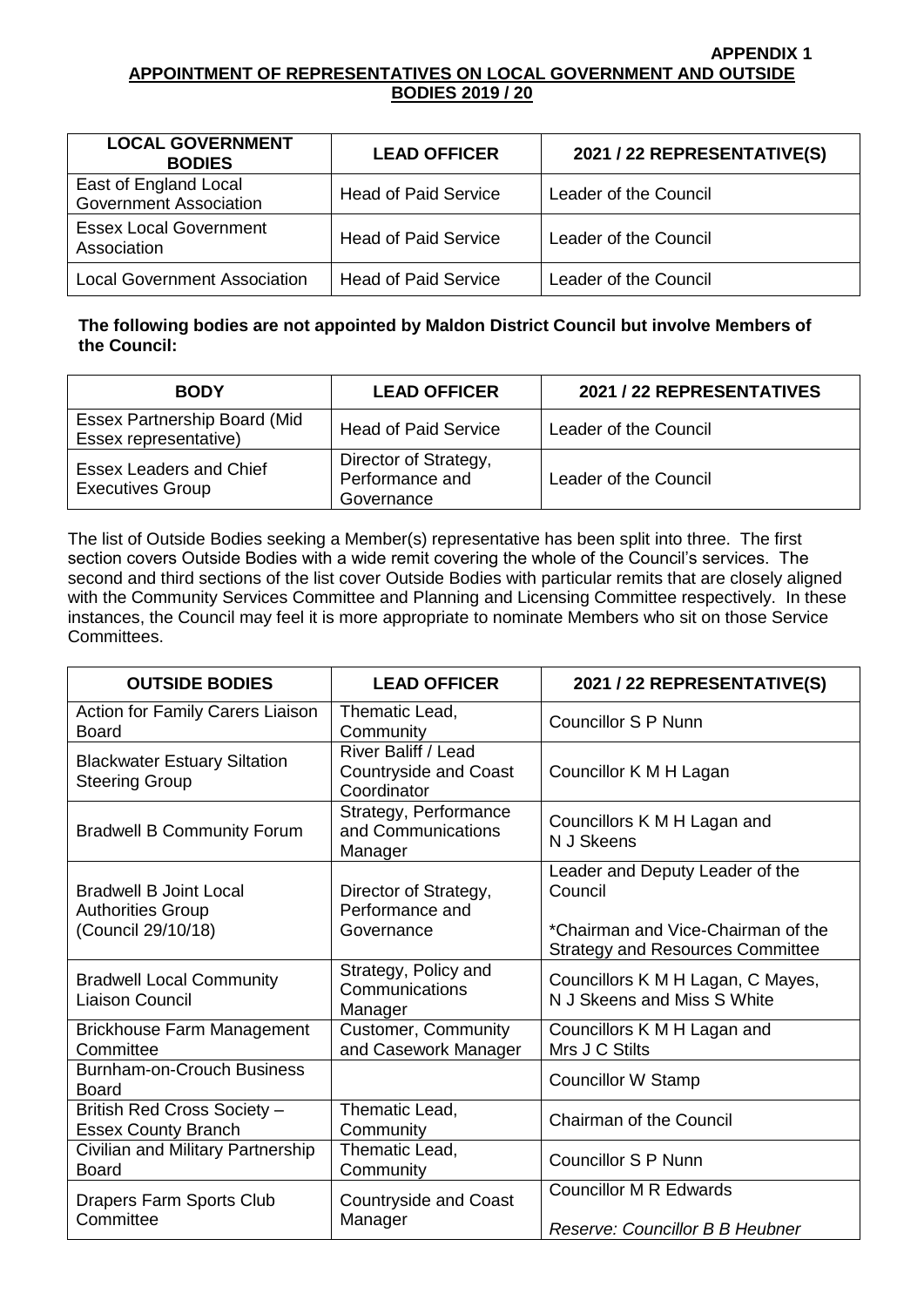### **APPENDIX 1 APPOINTMENT OF REPRESENTATIVES ON LOCAL GOVERNMENT AND OUTSIDE BODIES 2019 / 20**

| <b>OUTSIDE BODIES</b>                                                                                                                                                                                       | <b>LEAD OFFICER</b>                                                                                     | 2021 / 22 REPRESENTATIVE(S)                                                                                        |
|-------------------------------------------------------------------------------------------------------------------------------------------------------------------------------------------------------------|---------------------------------------------------------------------------------------------------------|--------------------------------------------------------------------------------------------------------------------|
| <b>Essex Coastal Forum</b>                                                                                                                                                                                  | <b>Countryside and Coast</b><br>Manager                                                                 | Councillor M G Bassenger                                                                                           |
| <b>Essex Countywide Traveller Unit</b>                                                                                                                                                                      | Lead Specialist,                                                                                        | <b>Substitute: Councillor Miss S White</b><br>Councillor Mrs J L Fleming, CC                                       |
| Committee<br><b>Essex Climate Action Forum</b>                                                                                                                                                              | Community<br><b>Lead Specialist</b><br>Community / Strategy,<br>Policy and<br>Communications<br>Manager | <b>Councillor C Swain</b>                                                                                          |
| <b>Essex Flood Partnership Board</b>                                                                                                                                                                        | <b>Lead Specialist</b><br>Community                                                                     | <b>Councillor S P Nunn</b><br><b>Substitute: Councillor Miss S White</b>                                           |
| <b>Essex Housing Policy Portfolio</b>                                                                                                                                                                       | Lead Specialist-<br>Community                                                                           | Chairman of the Strategy and<br><b>Resources Committee</b>                                                         |
| <b>Essex Planning Policy Portfolio</b><br>and Chairman's Group                                                                                                                                              | Lead Specialist Place /<br>Strategy, Policy and<br>Communications                                       | Chairman of the Strategy and<br><b>Resources Committee</b><br>Substitute: Vice-Chairman of the                     |
| <b>Essex Waste Member</b>                                                                                                                                                                                   | Manager<br>Lead Specialist-<br>Community / Specialist -                                                 | <b>Strategy and Resources Committee</b><br>Chairman of the Strategy and<br><b>Resources Committee</b>              |
| Partnership Board                                                                                                                                                                                           | Commissioning and<br>Contracts (Waste)                                                                  | Substitute: Vice-Chairman Strategy and<br><b>Resources Committee</b>                                               |
| Livewell Partnership Group<br>(previously Strengthening<br><b>Communities Task and Finish</b><br><b>Working Group and combined</b><br>with Livewell Partnership Group)                                      | <b>Customer, Community</b><br>and Casework Manager /<br>Strategy Theme Lead -<br>Community              | Councillors M G Bassenger,<br>Miss A M Beale, Mrs P A Channer,<br>Mrs J C Stilts, E L Stephens and Miss S<br>White |
| Local Area Highways Panel                                                                                                                                                                                   | <b>Highways Liaison</b><br>Officer, Essex County<br>Council                                             | Councillors M R Edwards, A L Hull and<br>R H Siddall                                                               |
| <b>Local Government Association</b><br><b>Coastal Issues Special Interest</b><br>Group                                                                                                                      | <b>Countryside and Coast</b><br>Manager                                                                 | <b>Councillor C Swain</b><br>Substitute: Councillor M F L Durham,<br>cc                                            |
| <b>Local Government Flood Forum</b>                                                                                                                                                                         | Lead Specialist-<br>Community                                                                           | <b>Councillor C Swain</b><br><b>Substitute: Councillor Miss S White</b>                                            |
| <b>Maldon District Dementia</b><br>Alliance<br>(Council 18/02/31)                                                                                                                                           | Strategic Theme Lead -<br>Community                                                                     | <b>Councillor Miss A M Beale</b>                                                                                   |
| <b>Maldon and District Youth</b><br><b>Strategy Group</b>                                                                                                                                                   | Strategic Theme Lead -<br>Community                                                                     | Councillor V J Bell                                                                                                |
| <b>Maldon District Business Board</b>                                                                                                                                                                       |                                                                                                         | <b>Councillor S P Nunn</b>                                                                                         |
| <b>Maldon District Tourism Board</b>                                                                                                                                                                        |                                                                                                         | <b>Councillor Mrs J C Stilts</b>                                                                                   |
| Maldon Harbour Improvement<br>Commissioners<br>This position is an appointment as a<br>Commissioner for a minimum period of<br>three years (appointment will continue<br>even if Member leaves the Council) | River Bailiff /<br><b>Countryside and Coast</b><br>Coordinator                                          | Councillor K M H Lagan                                                                                             |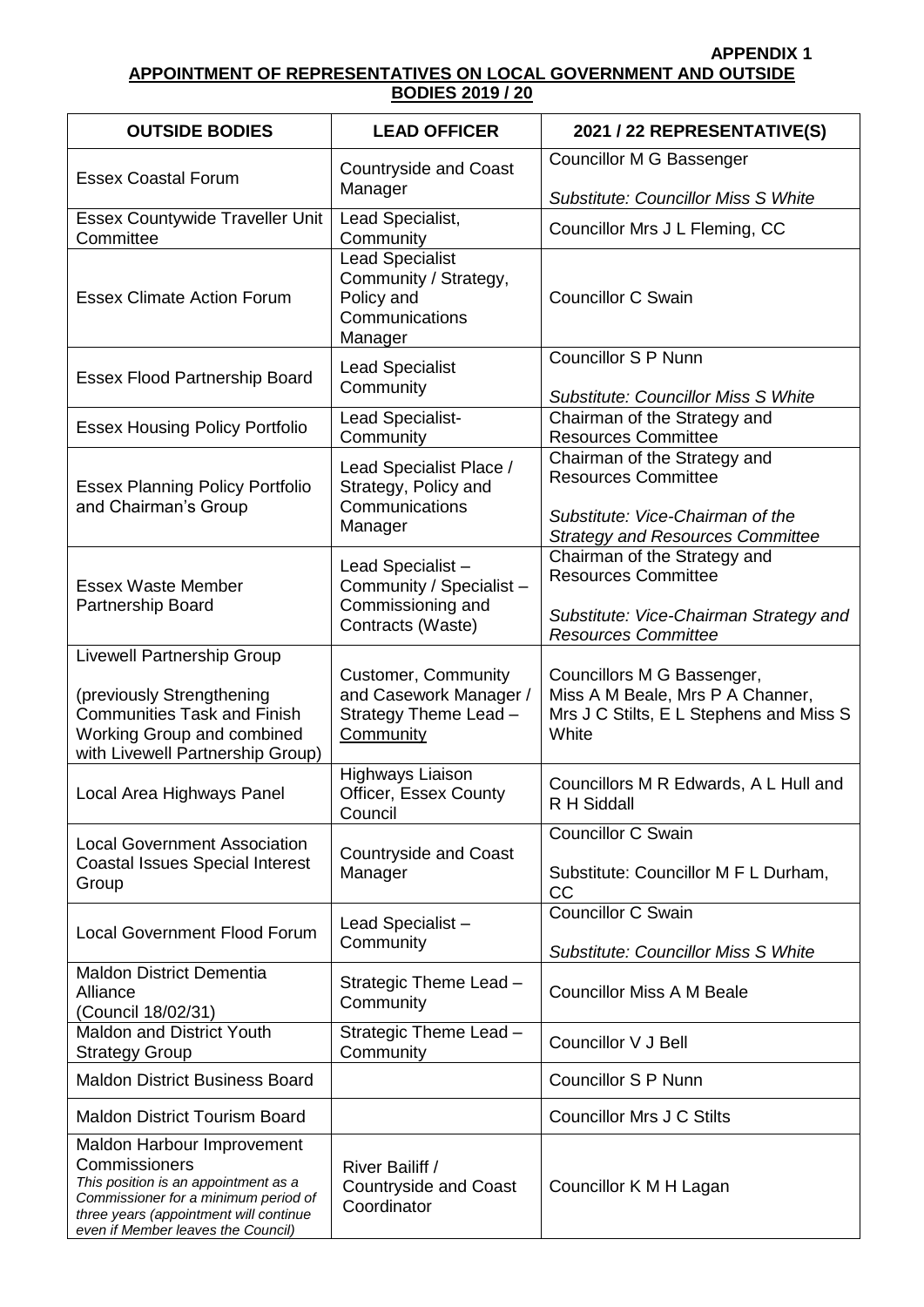# **APPENDIX 1**

## **APPOINTMENT OF REPRESENTATIVES ON LOCAL GOVERNMENT AND OUTSIDE BODIES 2019 / 20**

| <b>OUTSIDE BODIES</b>                                                                 | <b>LEAD OFFICER</b>                                                                                                                                 | 2021 / 22 REPRESENTATIVE(S)                                                                                                                                                                                                         |
|---------------------------------------------------------------------------------------|-----------------------------------------------------------------------------------------------------------------------------------------------------|-------------------------------------------------------------------------------------------------------------------------------------------------------------------------------------------------------------------------------------|
| <b>Maldon High Street Focus</b><br>Group<br>(Council 16 July 2020)                    | Strategic Theme Lead -<br>Place                                                                                                                     | Councillors C Mayes and S P Nunn                                                                                                                                                                                                    |
| <b>Maldon High Street Focus</b><br>Group<br>(Council 16 July 2020)                    | Strategic Theme Lead -<br>Place                                                                                                                     | Councillors C Mayes and S P Nunn                                                                                                                                                                                                    |
| <b>Maldon Locality Board</b>                                                          | Corporate Leadership<br>Team                                                                                                                        | Leader of the Council<br>Deputy Leader of the Council<br>Leader of the Opposition (or<br>representative)<br>Chairmen (or Vice-Chairman) of the<br>Performance, Governance & Audit and<br><b>Strategy &amp; Resources Committees</b> |
| <b>Maldon Operational Group</b>                                                       | Director of Strategy,<br>Performance and                                                                                                            | Chairman of the Strategy and<br><b>Resources Committee</b>                                                                                                                                                                          |
| (Previously Maldon Health Hub)                                                        | Governance                                                                                                                                          | <b>Councillor Mrs P A Channer</b>                                                                                                                                                                                                   |
| North Essex Economic Board<br>(NEEB)                                                  |                                                                                                                                                     | Councillor W Stamp, CC                                                                                                                                                                                                              |
| <b>Plume Educational Trust</b><br>(Four yearly appointment)                           |                                                                                                                                                     | Councillor R H Siddall (to June 2023)<br>Councillor C <sup>1</sup> Swain (to June 2025)                                                                                                                                             |
|                                                                                       | <b>Director of Service</b>                                                                                                                          | <b>Councillor M S Heard</b>                                                                                                                                                                                                         |
| <b>Police and Crime Panel</b>                                                         | Delivery                                                                                                                                            | Substitute: Councillor B B Heubner                                                                                                                                                                                                  |
| <b>Responsible Authorities Group</b><br>(RGA) Community Safety                        | <b>Director of Service</b><br>Delivery / Director of<br>Strategy, Performance<br>and Governance /<br><b>Community Safety</b><br>Partnership Manager | <b>Councillor M S Heard</b><br><b>Substitute: Councillor B B Heubner</b>                                                                                                                                                            |
| Sense of Place Board                                                                  | Director of Strategy,<br>Performance and<br>Governance                                                                                              | Chairman of the Strategy and<br><b>Resources Committee</b><br>Substitute: Vice-Chairman of the<br><b>Strategy and Resources Committee</b>                                                                                           |
| South Essex Parking<br>Partnership - Joint Committee                                  | <b>Customer, Community</b><br>and Casework Manager                                                                                                  | <b>Councillor C Mayes</b><br>Substitute: One Member of the Council<br>(If use of substitute, must notify the<br>Committee 30 minutes prior to the start<br>of a meeting)                                                            |
| <b>Superfast Essex Steering</b><br><b>Board</b>                                       | <b>Lead Specialist Place</b>                                                                                                                        | Chairman of the Strategy and<br><b>Resources Committee</b>                                                                                                                                                                          |
| <b>Southend Airport Consultative</b><br>Committee                                     | Strategic Theme Lead -<br>Prosperity                                                                                                                | <b>Councillor S P Nunn</b>                                                                                                                                                                                                          |
| <b>Stow Maries Aerodrome</b><br><b>Consultative Committee</b><br>(Appointed 20/12/18) | <b>Director of Resources</b>                                                                                                                        | Councillors K M H Lagan and S P Nunn                                                                                                                                                                                                |
| The Thomas Plume Library<br>Charitable Incorporated<br>Organisation                   |                                                                                                                                                     | <b>Councillor S P Nunn</b>                                                                                                                                                                                                          |
| <b>West Maldon Community</b><br><b>Association Management</b>                         | Strategic Theme Lead -<br>Community                                                                                                                 | Councillor N G F Shaughnessy                                                                                                                                                                                                        |

 $1$  Council 30 June 2021 (Minute 122 refers)

 $\overline{1}$